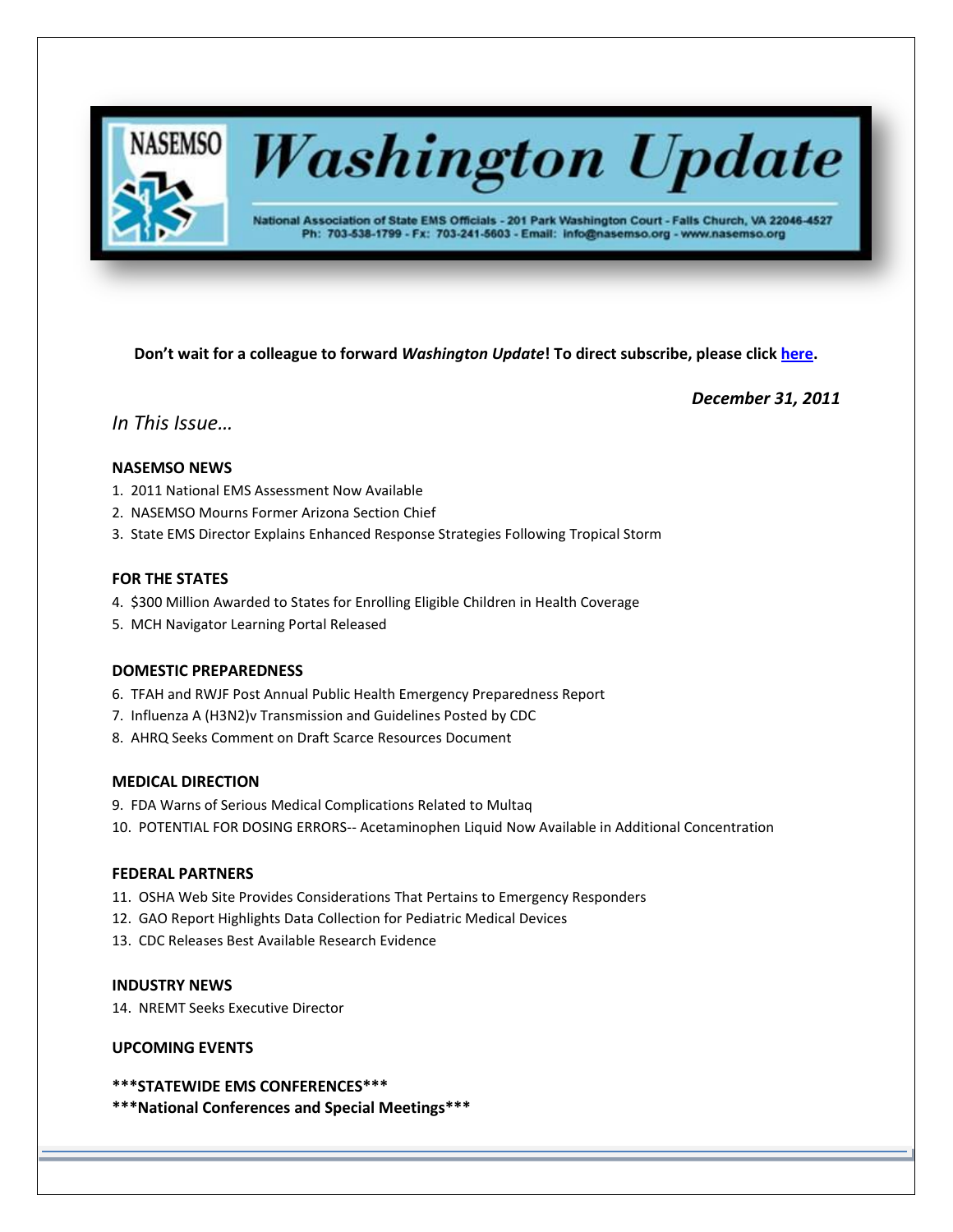### **1. 2011 National EMS Assessment Now Available**

The Federal Interagency Committee for Emergency Medical Services (FICEMS) has released the 2011 National EMS Assessment[, downloadable here.](http://www.nasemso.org/documents/National_EMS_Assessment_Final_Draft_12202011.pdf) Sponsored by FICEMS and funded by the National Highway Traffic Safety Administration (NHTSA), the report provides the first ever comprehensive description of emergency medical services, EMS emergency preparedness and 911 systems at state and national levels using existing data sources. NASEMSO members contributed a significant amount of data to make the assessment possible. The National EMS Assessment, which was completed over a 24-month period from September 2009 to August 2011, provides a detailed description of the nation's EMS systems which comprise an estimated 19,971 local EMS agencies, their 81,295 vehicles and 826,111 licensed and credentialed personnel. The landmark document is a powerful resource and the first national assessment of Emergency Medical Services that provides comprehensive data aggregated at both the state and national levels. These data will allow the officials responsible for improving EMS systems to benchmark current and future performance and identify areas of strength and weakness. A special thanks to Dr. Greg Mears and his team as well as the state EMS offices who contributed to this report!! It would not have been possible without you!![! For more information....](http://www.ems.gov/news/assessment.html)

#### **2. NASEMSO Mourns Former Arizona Section Chief**

The National Association of State EMS Officials mourns the loss of NASEMSO Member and the Arizona Bureau of EMS, EMS/Trauma Development Section Chief, Vicki A. Conditt, RN following a recent illness. "Our community has lost an advocate and partner. Vicki valued her relationships with NASEMSO, taking particular joy in learning, laughing and experiencing with other trauma program managers. She and her family appreciated the support of the organization, "offered AZ Bureau Chief Terry Mullins. NASEMSO offers condolences to Vicki's coworkers and family, we will certainly miss this wonderful friend! Individuals who wish to send personal greetings to the family can contac[t NASEMSO Headquarters](mailto:info@nasemso.org) for more information. Online condolences may also be offered at [www.westresthavenfuneralhome.com.](http://www.westresthavenfuneralhome.com/) 



Vicki Conditt, RN May 27, 1959 - December 27, 2011

#### **3. State EMS Director Explains Enhanced Response Strategies Following Tropical Storm**

PA State EMS Director Joe Schmider outlines the EMS lessons learned when back-to-back storms overwhelmed local systems and flooding impacted 2/3 of the state in *"The 1-2 Punch: Pennsylvania Responds to Tropical Storm*  Lee" now featured online at **EMSWorld**. Congratulations on a great article, Joe!

#### **4. \$300 Million Awarded to States for Enrolling Eligible Children in Health Coverage**

The Department of Health and Human Services (HHS) recently announced that more than \$296 million was awarded to states for ensuring more children have health coverage. The performance bonus payments are funded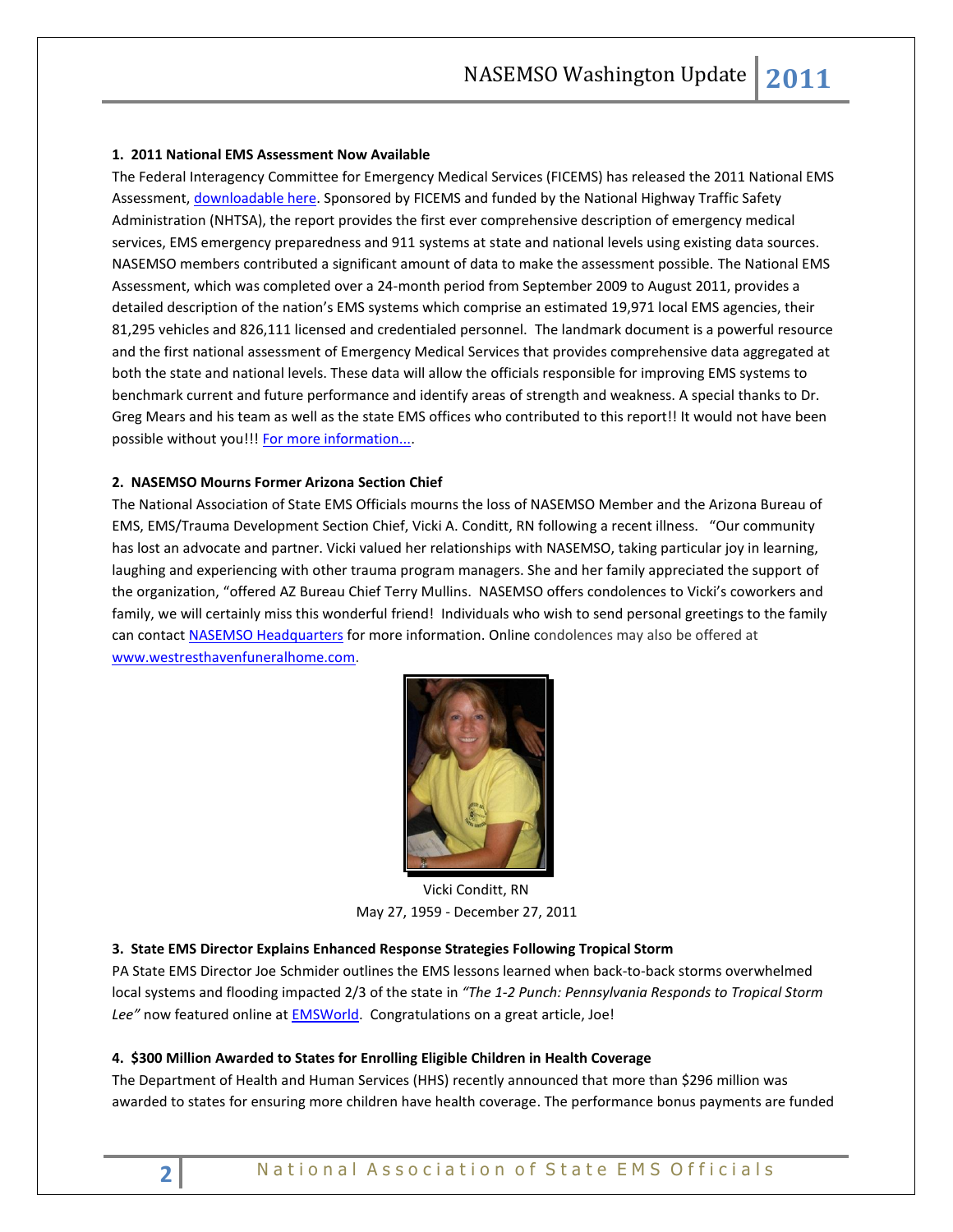under the Children's Health Insurance Program Reauthorization Act, one of the first pieces of legislation signed into law by President Obama in 2009. To qualify for these bonus payments, states must surpass a specified Medicaid enrollment target. They also must adopt procedures that improve access to Medicaid and the Children's Health Insurance Program (CHIP), making it easier for eligible children to enroll and retain coverage. The bonuses come one week after new data from the Centers for Disease Control and Prevention show that the number of children with insurance increased by 1.2 million since the CHIP reauthorization in 2009. An HHS issue brief notes that this increase has been entirely due to greater enrollment in public programs such as Medicaid and CHIP. For [more information](http://www.hhs.gov/news/press/2011pres/12/20111228a.html)…

#### **5. MCH Navigator Learning Portal Released**

The Maternal and Child Health Bureau (MCHB) has released a new resource for maternal and child health (MCH) professionals working in state agencies and at the community level who are seeking to advance their learning and skills mastery. The [MCH Navigator i](http://navigator.mchtraining.net/)s a learning portal that links individuals to existing open-access training, organized in areas consistent with nationally endorsed public health and MCH leadership competencies. Online training resources, archived webcasts and webinars, instructional modules, and self-guided short courses have undergone academic review and vetting.

#### **6. TFAH and RWJF Post Annual Public Health Emergency Preparedness Report**

*Ready or Not? Protecting the Public from Diseases, Disasters, and Bioterrorism* finds key programs that detect and respond to bioterrorism, new disease outbreaks and natural or accidental disasters are at risk due to federal and state budget cuts. The report, supported by the Robert Wood Johnson Foundation (RWJF), identifies some key programs at risk due to continued cuts to federal public health emergency preparedness funds include:

- 51 of the 72 cities in the Cities Readiness Initiative are at risk for elimination; the Initiative supports the ability to rapidly distribute and administer vaccines and medications during emergencies;
- All 10 state labs with "Level 1" chemical testing status are at risk for losing top level capabilities, which could leave the U.S. Centers for Disease Control and Prevention (CDC) with the only public health lab in the country with full ability to test for chemical terrorism and accidents;
- 24 states are at risk for losing the support of Career Epidemiology Field Officers CDC experts who supplement state and local gaps to rapidly prevent and respond to outbreaks and disasters, such as during the H1N1 flu pandemic and responding to the health impact of the Gulf Oil Spill in 2010; and
- The ability for CDC to mount a comprehensive response to nuclear, radiologic and chemical threats as well as natural disasters is at risk due to potential cuts to the National Center for Environmental Health. All 50 states and Washington, D.C. would lose the support CDC provides during these emergencies.

#### [For more information](http://www.healthyamericans.org/report/92/) on *Ready or Not*…

## **7. Influenza A (H3N2)v Transmission and Guidelines Posted by CDC**

From August 17 to December 23, 2011, the Centers for Disease Control and prevention (CDC) received reports of 12 human infections with influenza A (H3N2)v viruses that have the matrix (M) gene from the influenza A (H1N1)pdm09 virus (formerly called swine-origin influenza A [H3N2] and pandemic influenza A [H1N1] 2009 viruses, respectively. The 12 cases occurred in five states (Indiana, Iowa, Maine, Pennsylvania, and West Virginia), and 11 were in children. Six of the 12 patients had no identified recent exposure to swine. Three of the 12 patients were hospitalized, and all have recovered fully. CDC is working with USDA and state public health and animal health experts in the locations where these cases have occurred to investigate each case fully and to enhance influenza surveillance to detect human cases of variant influenza virus infections. The CDC rRT-PCR assay that was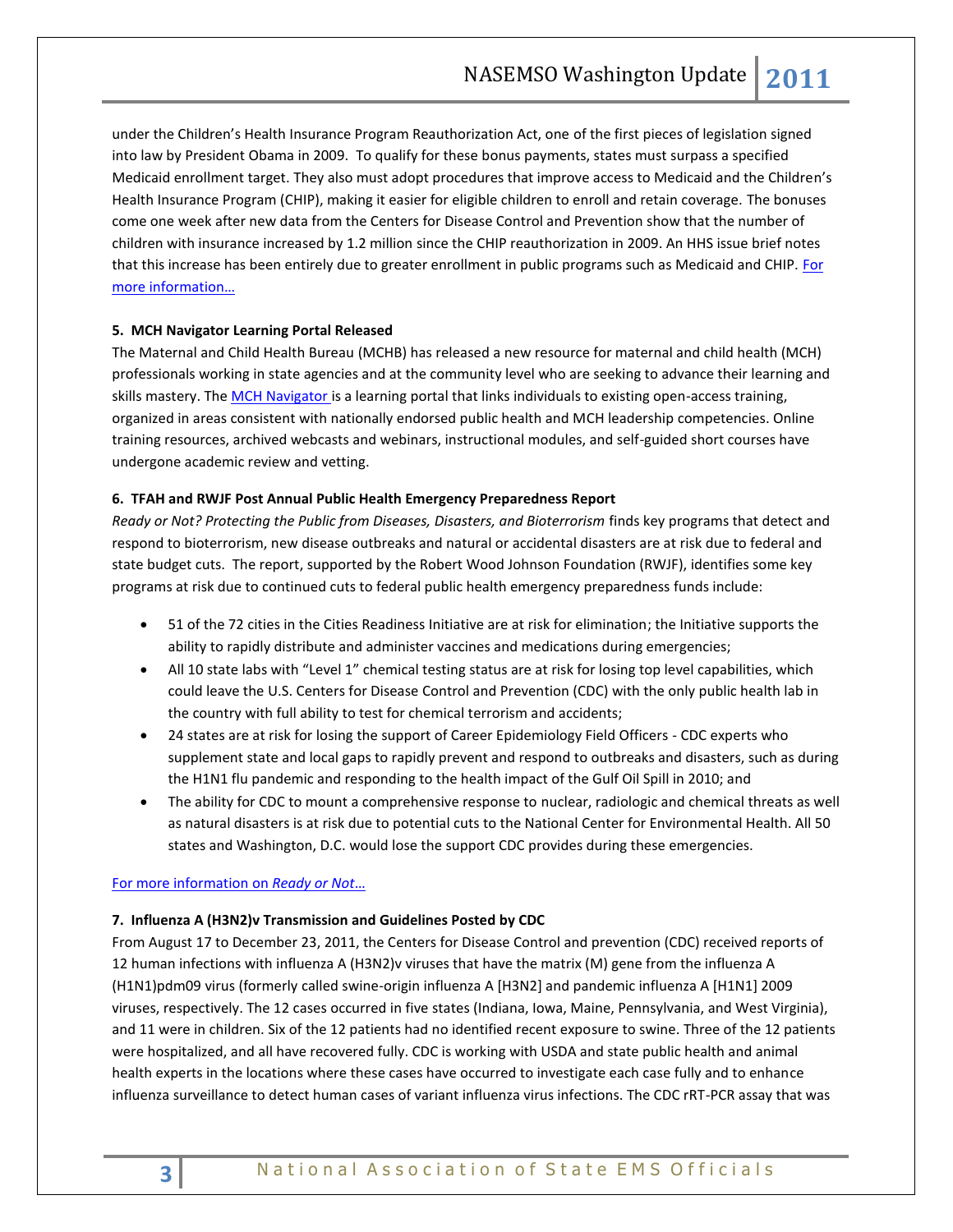approved by the Food and Drug Administration in September 2011 is able to identify these cases as presumptive influenza A (H3N2)v cases. These diagnostic test kits have been distributed to public health laboratories in the United States and National Influenza Centers designated by the World Health Organization in other countries. Additional rRT-PCR test enhancements to further improve detection of influenza A (H3N2)v viruses are under development. CDC will provide routine and timely communications regarding these influenza A (H3N2)v viruses and other variant influenza viruses with the public, partners, state and local health departments, and stakeholders. Updated information and guidance documents related to A(H3N2)v viruses are available online from CDC at [http://www.cdc.gov/flu/swineflu/influenza-variant-viruses.htm.](http://www.cdc.gov/flu/swineflu/influenza-variant-viruses.htm)

### **8. AHRQ Seeks Comment on Draft Scarce Resources Document**

In the immediate aftermath of a natural disaster or a catastrophic health event, demand for medical care typically outstrips the available supply. A systematic review was performed to provide policymakers, healthcare systems, providers, and the public with the best available evidence regarding strategies to allocate scarce resources during mass casualty events (MCEs). In partnership with ASPR, the Agency for Healthcare Research and Quality (AHRQ) Effective Health Care (EHC) Program has posted the following draft report for public comment until January 18, 2012: *Comparative Effectiveness Review on the Allocation of Scarce Resources during Mass Casualty Events (MCEs).*  To view and comment, please click [here.](http://www.effectivehealthcare.ahrq.gov/index.cfm/research-available-for-comment/comment-draft-reports/?pageaction=displayDraftCommentForm&topicid=400&productID=909) Members who wish comments be included as part of the NASEMSO response should contact NASEMSO Program Advisor[, Leslee Stein-Spencer.](mailto:Stein-Spencer@nasemso.org)

#### **9. FDA Warns of Serious Medical Complications Related to Multaq**

The U.S. Food and Drug Administration (FDA) has completed a safety review of the heart drug Multaq (dronedarone). This review showed that Multaq increased the risk of serious cardiovascular events, including death, when used by patients in permanent atrial fibrillation (AF). The review was based on data from two clinical trials, the PALLAS trial (Permanent Atrial FibriLLAtion Outcome Study Using Dronedarone on Top of Standard Therapy) and the ATHENA trial (which supported Multaq's approval for treatment of non-permanent AF). FDA is providing new information and recommendations for the use of Multaq to manage the potential serious cardiovascular risks with the drug. (Multaq is indicated to reduce hospitalization for AF in patients in sinus rhythm with a history of non-permanent AF known as paroxysmal or persistent AF.) For more information...

#### **10. POTENTIAL FOR DOSING ERRORS-- Acetaminophen Liquid Now Available in Additional Concentration**

The FDA is informing the public that an additional concentration of liquid acetaminophen marketed for "infants" (160 mg/5 mL) is now available. This change in the concentration will affect the amount of liquid given to an infant, and should be especially noted if someone is accustomed to using the 80 mg /0.8 mL or 80 mg/mL concentrations of liquid acetaminophen. Acetaminophen is marketed under brand names such as Tylenol, Little Fevers, Triaminic, Infant/Pain Reliever, Pedia Care, Triaminic Infants' Syrup Fever Reducer Pain Reliever and other store brands (e.g., Rite Aid, CVS, Walgreens brand, etc.). This change in the concentration will affect the amount of liquid given to an infant, and should be especially noted if someone is accustomed to using the 80 mg /0.8 mL or 80 mg/mL concentrations of liquid acetaminophen. In addition to this change in concentration, this product may also be packaged with an oral syringe instead of a dropper. For many years, acetaminophen infants' drops had been formulated at a concentration of 80 mg/0.8 mL (100 mg/mL). These products allowed for small-volume dosing of infants but posed a risk of overdosage for older children if infant drops were inadvertently administered in place of the more-dilute products. In an attempt to reduce the confusion over different strengths that have been blamed for past overdoses, some manufacturers are voluntarily offering only the less concentrated version for all children but right now both (previous) concentrations of liquid acetaminophen are in circulation. The addition of a lower concentration will result in three different combinations of doses and strengths of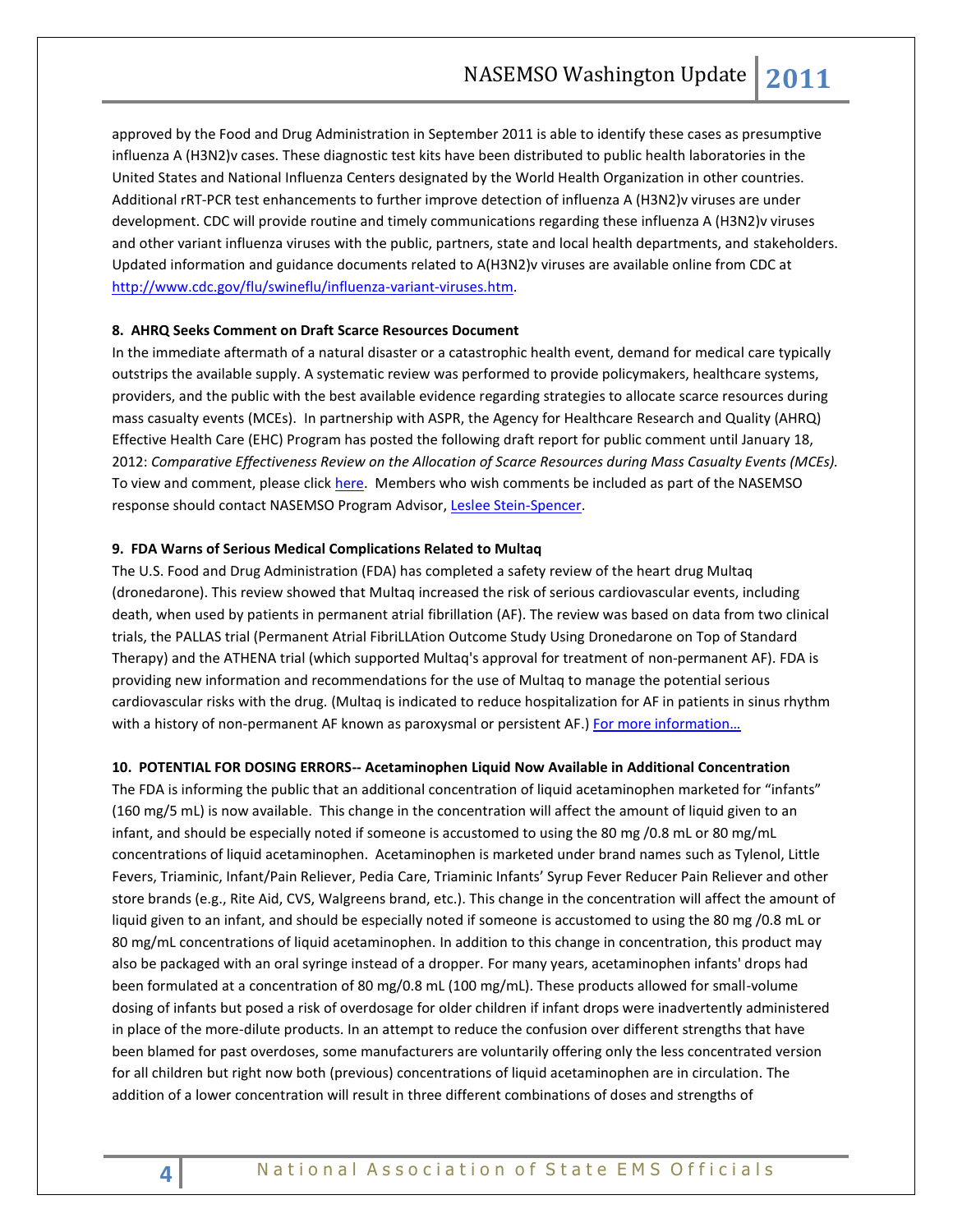acetaminophen on the market (80 mg in 0.8ml, 80 mg/1 ml, and 160mg/5ml) therefore, it is important for EMS practitioners to note which concentration was used when reporting acetaminophen administration to other health care practitioners. For more information...

#### **11. OSHA Web Site Provides Considerations That Pertains to Emergency Responders**

While developed for the emergency department environment, a web site provided by the Occupational Safety and Health Administration (OSHA) provides excellent information for all emergency responders (including links to OSHA regulations) on the following safety and health topics:

- [Blood, OPIM, Bloodborne Pathogens](http://www.osha.gov/SLTC/etools/hospital/er/er.html#bloodbornepathogens)
- [Hazardous Chemicals](http://www.osha.gov/SLTC/etools/hospital/er/er.html#hazardouschemicals)
- [Slips/Trips/Falls](http://www.osha.gov/SLTC/etools/hospital/er/er.html#slipsfalls)
- **[Latex Allergy](http://www.osha.gov/SLTC/etools/hospital/er/er.html#latexallergy)**
- [Equipment Hazards](http://www.osha.gov/SLTC/etools/hospital/er/er.html#equipmenthazards)
- [Workplace Violence](http://www.osha.gov/SLTC/etools/hospital/er/er.html#workplaceviolence)
- **[Tuberculosis](http://www.osha.gov/SLTC/etools/hospital/er/er.html#tuberculosis)**
- **[Workplace Stress](http://www.osha.gov/SLTC/etools/hospital/er/er.html#workplacestress)**
- Methicillin-Resistant *[Staphylococcus aureus](http://www.osha.gov/SLTC/etools/hospital/er/er.html#mrsa)* (MRSA)
- **[Terrorism](http://www.osha.gov/SLTC/etools/hospital/er/er.html#terrorism)**

#### **12. GAO Report Highlights Data Collection for Pediatric Medical Devices**

Medical devices can significantly improve, and save, the lives of children. Yet according to the Department of Health and Human Services' (HHS) Food and Drug Administration (FDA), the development of pediatric devices lags years behind the development of devices for adults. The FDA Amendments Act of 2007 (FDAAA) provided incentives to develop devices for children, particularly devices that receive FDA's humanitarian device exemption (HDE), a process for devices that treat or diagnose rare diseases or conditions. FDAAA required GAO to report on pediatric device development. This report (1) describes barriers to developing pediatric devices, (2) describes how pediatric device consortia have contributed to the development of pediatric devices, and (3) examines FDA data on the number of pediatric devices approved since FDAAA was enacted. GAO examined FDA data and documents related to device approvals, reviewed relevant laws and regulations, and interviewed and reviewed documents from stakeholders and FDA officials. In a new report released from the Government Accounting Office (GAO), GAO recommends that FDA collect reliable information to report data on pediatric medical devices by consistently using its existing pediatric electronic flag in its tracking system or otherwise developing internal controls. *Pediatric Medical Devices: Provisions Support Development, but Better Data Needed for Required Reporting.* GAO-12-225, December 20.<http://www.gao.gov/products/GAO-12-225> or read [Highlights.](http://www.gao.gov/assets/590/587163.pdf)

#### **13. CDC Releases Best Available Research Evidence**

The Centers for Disease Control and Prevention (CDC) has released *[Best Available Research Evidence](http://www.cdc.gov/violenceprevention/pub/UnderstandingEvidence_prt1.html)* which "enables researchers, practitioners, and policy-makers to determine whether or not a prevention program, practice, or policy is actually achieving the outcomes it aims to and in the way it intends." The CDC has developed a comprehensive approach to evidence-based decision making which includes: (1) Best Available Research Evidence (evidence that assists in determining whether or not a prevention program, practice, or policy is achieving the outcomes it aims to and in the way it intends); (2) Contextual Evidence (factors that influence implementation, such as whether a strategy is useful, feasible to implement, and accepted by a particular community); and (3) Experiential Evidence (evidence based on the professional insight, understanding, skill, and expertise). The Continuum of Evidence of Effectiveness is a tool that clarifies and defines standards of Best Available Research Evidence.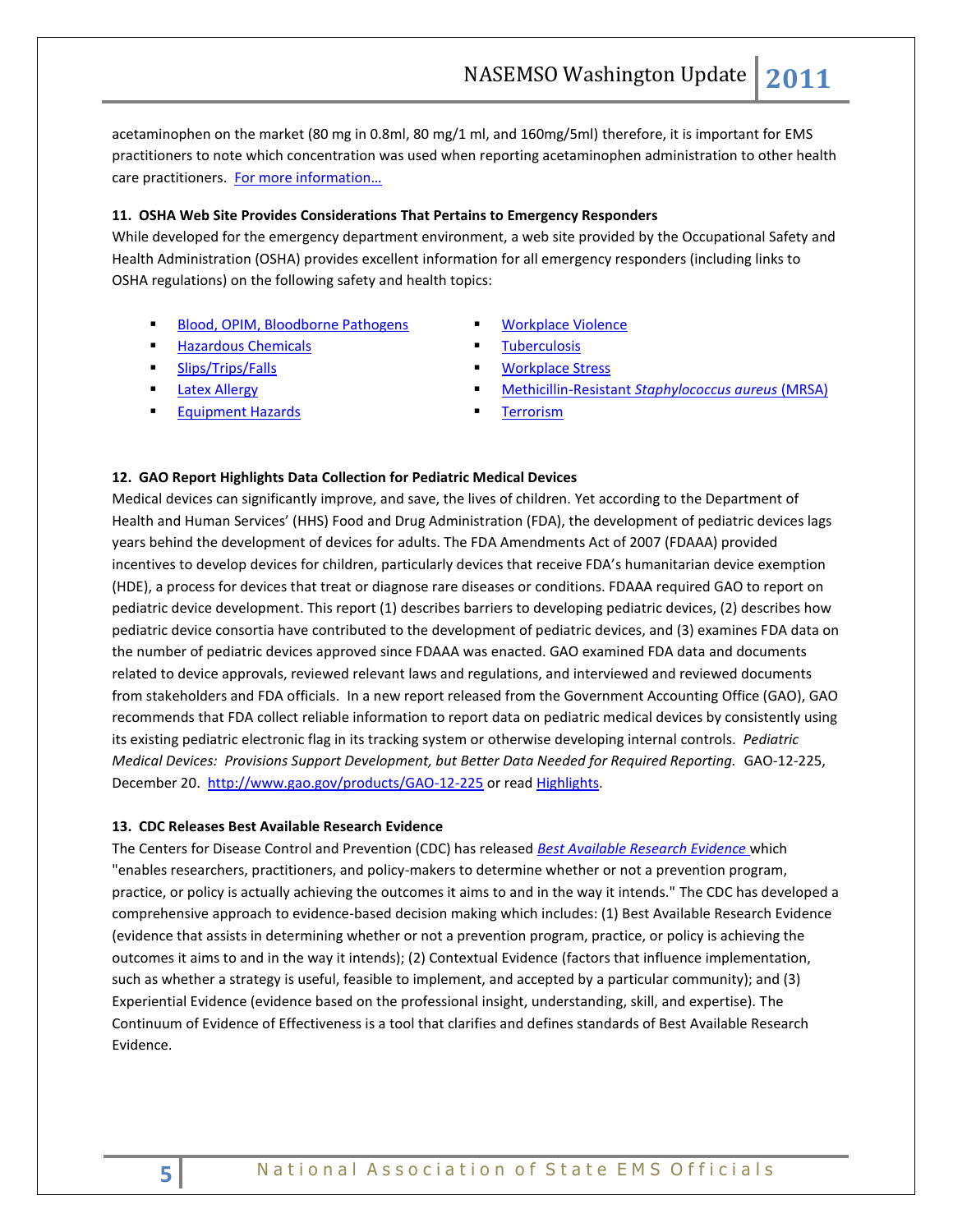### **14. NREMT Seeks Executive Director**

The National Registry of Emergency Medical Technicians (NREMT) is looking for an outstanding individual with visionary leadership and management skills to become its next Executive Director. The outgoing Executive Director is retiring after 25 years of service in this position. The NREMT invites applications from candidates with a minimum of a Bachelor's degree (graduate degree preferred) and the abilities and experience described in the Executive Director Profile located on th[e NREMT website.](http://www.nremt.org/)

#### **UPCOMING EVENTS**

### **\*\*\*STATEWIDE EMS CONFERENCES\*\*\***

ITLS Ohio Emergency Care Conference. February 23 - 26, 2012 Crowne Plaza Columbus North Columbus, Ohio. For [more information…](http://www.publicsafety.ohio.gov/links/MR2011/2012%20ECC%20Brochure%20WEB.pdf)

2012 Arizona Pediatric Symposium. February 27, 2012 Prescott, Arizona. [www.azpedsems.com.](http://www.azpedsems.com/) [For more](http://www.azdhs.gov/bems/pdf/conf/2012PediatricSymposium.pdf)  [information…](http://www.azdhs.gov/bems/pdf/conf/2012PediatricSymposium.pdf)

42nd Annual Wyoming Trauma Conference. August 16-19, 2012 Little America Hotel and Resort Cheyenne, Wyoming Sponsored by the Wyoming Office of EMS contact Beth Hollingworth at: [beth.hollingworth@wyo.gov](mailto:beth.hollingworth@wyo.gov) or 307-777-7955 [For more information…](http://health.wyo.gov/sho/ems/index.html)

Pennsylvania's 35th Annual Statewide EMS Conference and 2nd Annual Pediatric Emergency Care Symposium will be held August 16-17, 2011 at the Lancaster County Convention Center & Marriott in Lancaster, PA. More information, including a call for speakers and exhibitor information, will be posted as it becomes available to [www.pehsc.org,](http://www.pehsc.org/)

New York State EMS Conference-Vital Signs. October 18-21, 2012 in Syracuse NY. F[or more information…](http://www.vitalsignsconference.com/)

New Jersey Statewide Conference on EMS. November 1 -4 2012 Sheraton, Atlantic City, NJ. For more information, please visit www.NJEMSConference.com

#### **\*\*\*National Conferences and Special Meetings\*\*\***

CoAEMSP Accreditation Workshop: STEPS TO SUCCESS. January 9-10, 2012. Dallas, TX. For more information...

NAEMSP Annual Meeting. January 12-14, 2012. JW Starr Pass Resort, Tucson, AZ. For more information...

\*National EMS Educator Certification Exam. January 20, 2012 3 PM. Duluth, MN in the Board Room at the DECC (Duluth Entertainment Convention Center) 350 Harbor Drive, Duluth, MN 55802. For more information...

AAEM 18th Annual Scientific Assembly. February 8-10, 2012 Hotel del Coronado. San Diego, California. [For more](http://www.aaem.org/education/scientificassembly/)  [information…](http://www.aaem.org/education/scientificassembly/)

2012 National Health Policy Conference. February 13-14, 2012. JW Marriott, Washington, DC. This conference provides clarity on the critical health care issues and priorities for the upcoming year. In its twelfth year, the NHPC continues to deliver a program with insider perspectives from health policy leaders to an audience that includes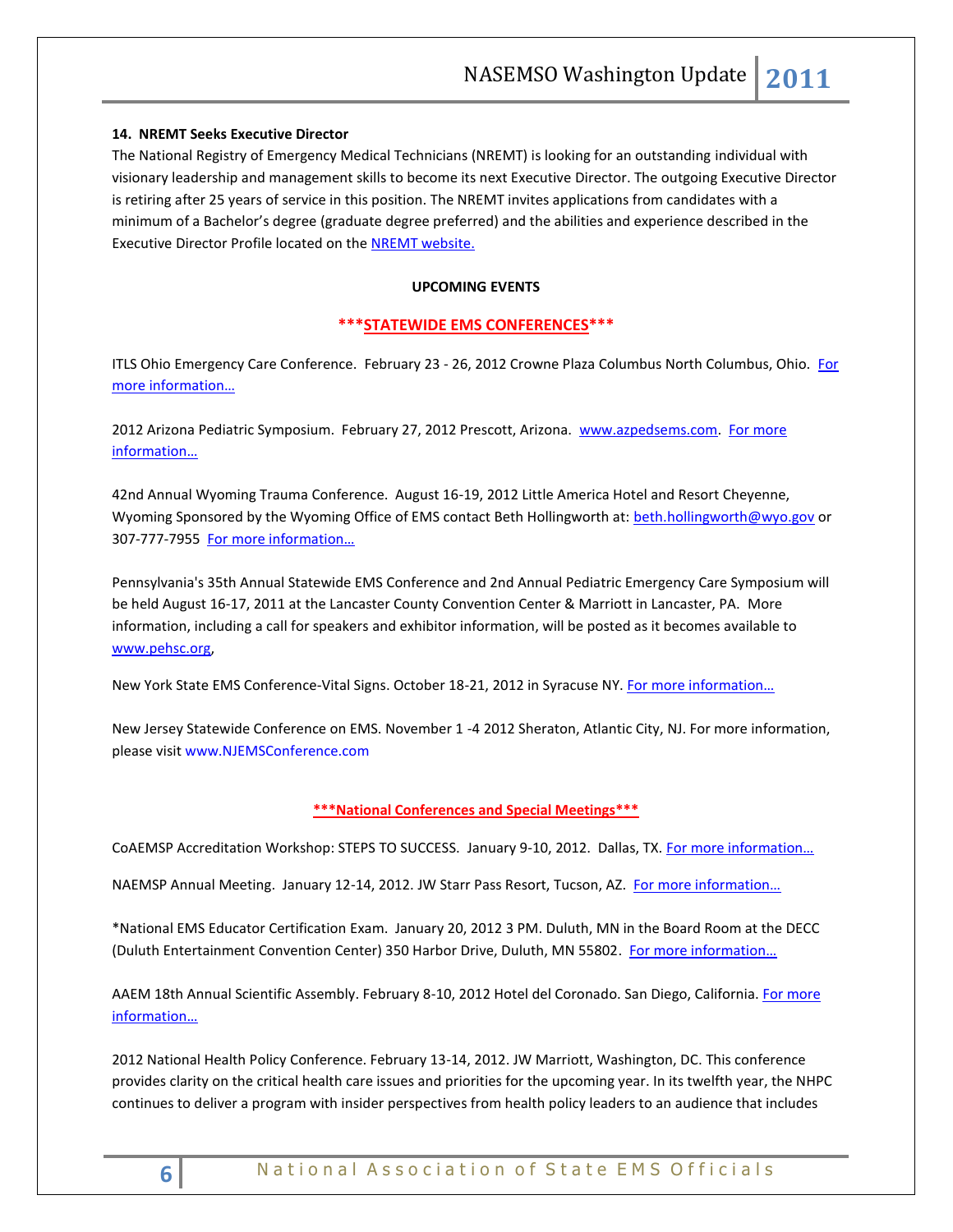researchers, policy experts, and advocates. Plenary sessions feature perspective from the current administration, Congress, the states and the business community while breakout sessions delve into the details of specific challenges by convening experts with varied, and sometimes conflicting, views. [Featured topics](http://www.academyhealth.org/Events/events.cfm?ItemNumber=2568&navItemNumber=2012) include state perspectives on ACA implementation, redefining the public health sector, and challenges specific to the military health care system. [Register](http://academyhealth.org/content.cfm?ItemNumber=1569&navItemNumber=2017) today to take advantage of networking opportunities, ask direct questions, and find out what's in store for health policy in 2012.

\*Public Health Preparedness Summit 2012 (NACCHO) February 21 – 24, 2012. Anaheim, CA. Federal funding and lessons learned after the events of September 11, 2001 and Hurricane Katrina have been responsible for accomplishments in domestic preparedness. As funds decrease, the public health community is faced with challenges. Regroup, Refocus, Refresh: Sustaining Preparedness in an Economic Crisis is the theme of this year's summit that focuses on commitment to the public health mission.<http://www.phprep.org/2012/>

Emergency Nurses Association Leadership Conference. February 22-26, 2012. New Orleans Convention Center. New Orleans, LA. [For more information…](http://www.ena.org/coursesandeducation/conferences/Pages/Default.aspx)

EMS Today. JEMS Conference and Exposition. February 28-March 3, 2012. Baltimore Convention Center, Baltimore MD. [For more information…](http://www.emstoday.com/)

Emergency Medical Services Systems, Safety Strategies and Solutions Summit. February 29, 2012, Institute of Medicine's Keck Center, Washington, D.C. As with past TRB EMS Summits, participation will be both onsite and via a virtual live Webinar. For more information...

12<sup>th</sup> Annual John M. Templeton, Jr. Pediatric Trauma Symposium. March 2-3, 2012. Union League of Philadelphia. [For more information…](http://www.chop.edu/professionals/educational-resources/continuing-medical-education/cme.html)

Fire Rescue Med. May 5-8, 2012. The Orleans, Las Vegas, NV. [For more information…](http://www.iafc.org/frm)

NASEMSO Mid-Year Meeting. May 6-8, 2012, Bethesda, MD. For more information...

EMSC Grantee Meeting. May 8-11, 2012, at the Hyatt Regency Bethesda in Bethesda, MD. For more information...

ACEP's Leadership & Advocacy Conference. May 20-23, 2012 Omni Shoreham - Washington, DC. For more [information…](http://www.acep.org/)

Pinnacle 2012. July 16-20, 2012. Cheyenne Mountain Hotel, Colorado Springs, CO. [For more information…](http://www.pinnacle-ems.com/)

NAEMSE Annual Symposium and Trade Show. August 6-11, 2012. Coronado Springs Resort, Orlando, FL. For more [information…](http://www.naemse.org/symposium)

ENA Annual Meeting. September 11-15, 2012. San Diego Convention Center, San Diego, CA. [For more](http://www.ena.org/coursesandeducation/conferences/Pages/Default.aspx)  [information…](http://www.ena.org/coursesandeducation/conferences/Pages/Default.aspx)

Emergency Cardiovascular Care Update. September 11-15, 2012. Rosen Shingle Creek, Orlando, FL. For more inf[ormation…](http://www.eccu2012.com/)

NASEMSO Annual Meeting. September 24-28, 2012, The Grove Hotel, Boise, ID. For more information...